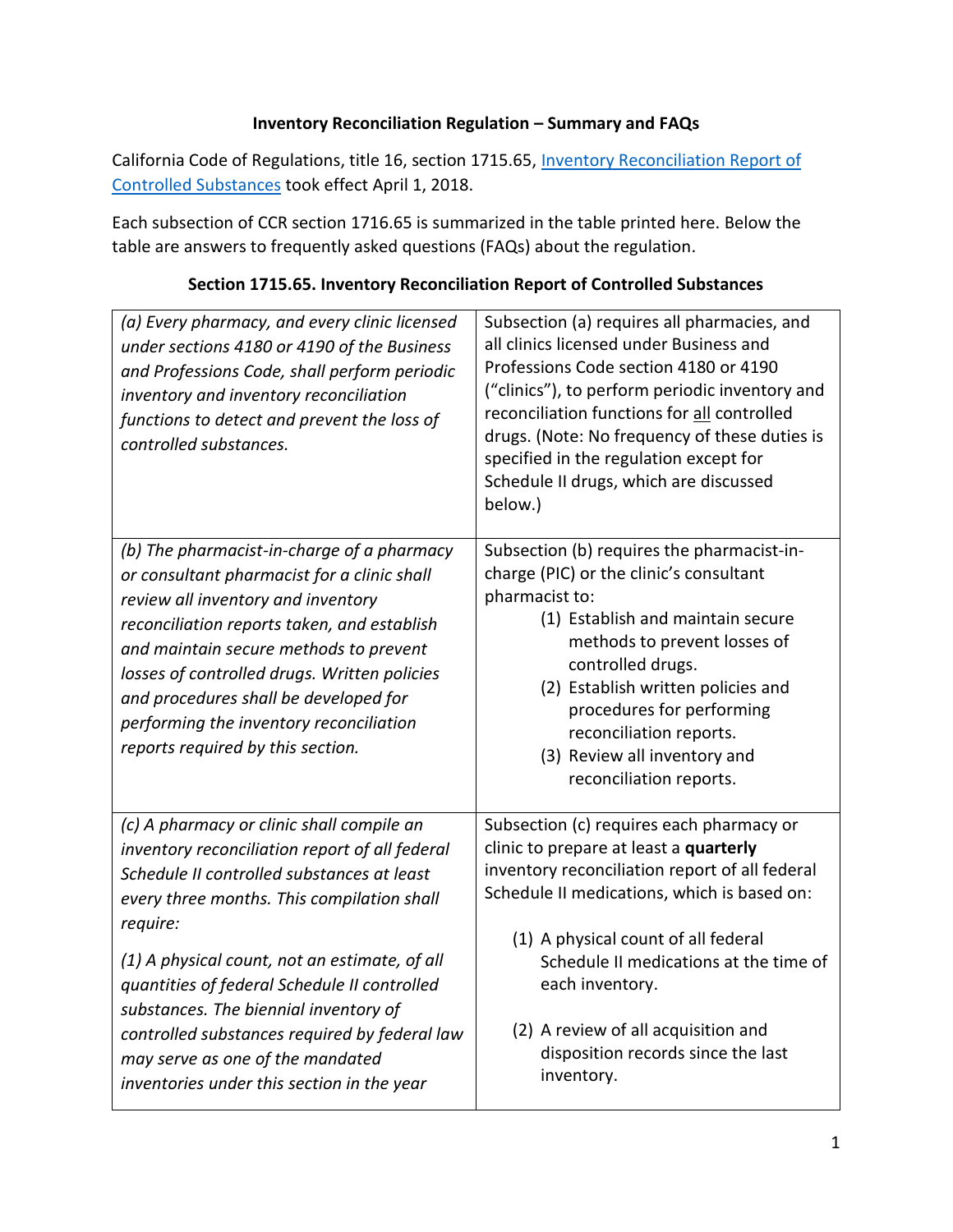| where the federal biennial inventory is<br>performed, provided the biennial inventory<br>was taken no more than three months from<br>the last inventory required by this section;<br>(2) A review of all acquisitions and<br>dispositions of federal Schedule II controlled<br>substances since the last inventory<br>reconciliation report;                                                                                                                                                                     | (3) A comparison of 1 and 2 to identify<br>any differences (losses or overages).<br>Collection and retention of records to<br>compile each inventory report.<br>The report must identify the possible causes<br>of overages.                                                                                                                                                                                                  |
|------------------------------------------------------------------------------------------------------------------------------------------------------------------------------------------------------------------------------------------------------------------------------------------------------------------------------------------------------------------------------------------------------------------------------------------------------------------------------------------------------------------|-------------------------------------------------------------------------------------------------------------------------------------------------------------------------------------------------------------------------------------------------------------------------------------------------------------------------------------------------------------------------------------------------------------------------------|
| $(3)$ A comparison of $(1)$ and $(2)$ to determine<br>if there are any variances;<br>(4) All records used to compile each inventory<br>reconciliation report shall be maintained in<br>the pharmacy or clinic for at least three years<br>in a readily retrievable form; and                                                                                                                                                                                                                                     |                                                                                                                                                                                                                                                                                                                                                                                                                               |
| (5) Possible causes of overages shall be<br>identified in writing and incorporated into the<br>inventory reconciliation report.                                                                                                                                                                                                                                                                                                                                                                                  |                                                                                                                                                                                                                                                                                                                                                                                                                               |
| (d) A pharmacy or clinic shall report in writing<br>identified losses and known causes to the<br>board within 30 days of discovery unless the<br>cause of the loss is theft, diversion, or self-use<br>in which case the report shall be made within<br>14 days of discovery. If the pharmacy or clinic<br>is unable to identify the cause of the loss,<br>further investigation shall be undertaken to<br>identify the cause and actions necessary to<br>prevent additional losses of controlled<br>substances. | Subsection (d) requires a pharmacy or clinic<br>to file a report of losses and known causes to<br>the board within 30 days of discovery or<br>within 14 days if theft, self-use or diversion<br>by a board licensee is the cause. If the cause<br>is unknown, this section requires the<br>pharmacy or clinic to further investigate to<br>identify the causes and to take corrective<br>action to prevent additional losses. |
| (e) The inventory reconciliation report shall<br>be dated and signed by the individual(s)<br>performing the inventory, and countersigned<br>by the pharmacist-in-charge or professional<br>director (if a clinic) and be readily retrievable<br>in the pharmacy or clinic for three years. A<br>countersignature is not required if the<br>pharmacist-in-charge or professional director<br>personally completed the inventory<br>reconciliation report.                                                         | Subsection (e) requires the inventory<br>reconciliation report to be signed and dated<br>by the individual(s) performing the inventory<br>and countersigned by the PIC or professional<br>director (for a clinic).                                                                                                                                                                                                            |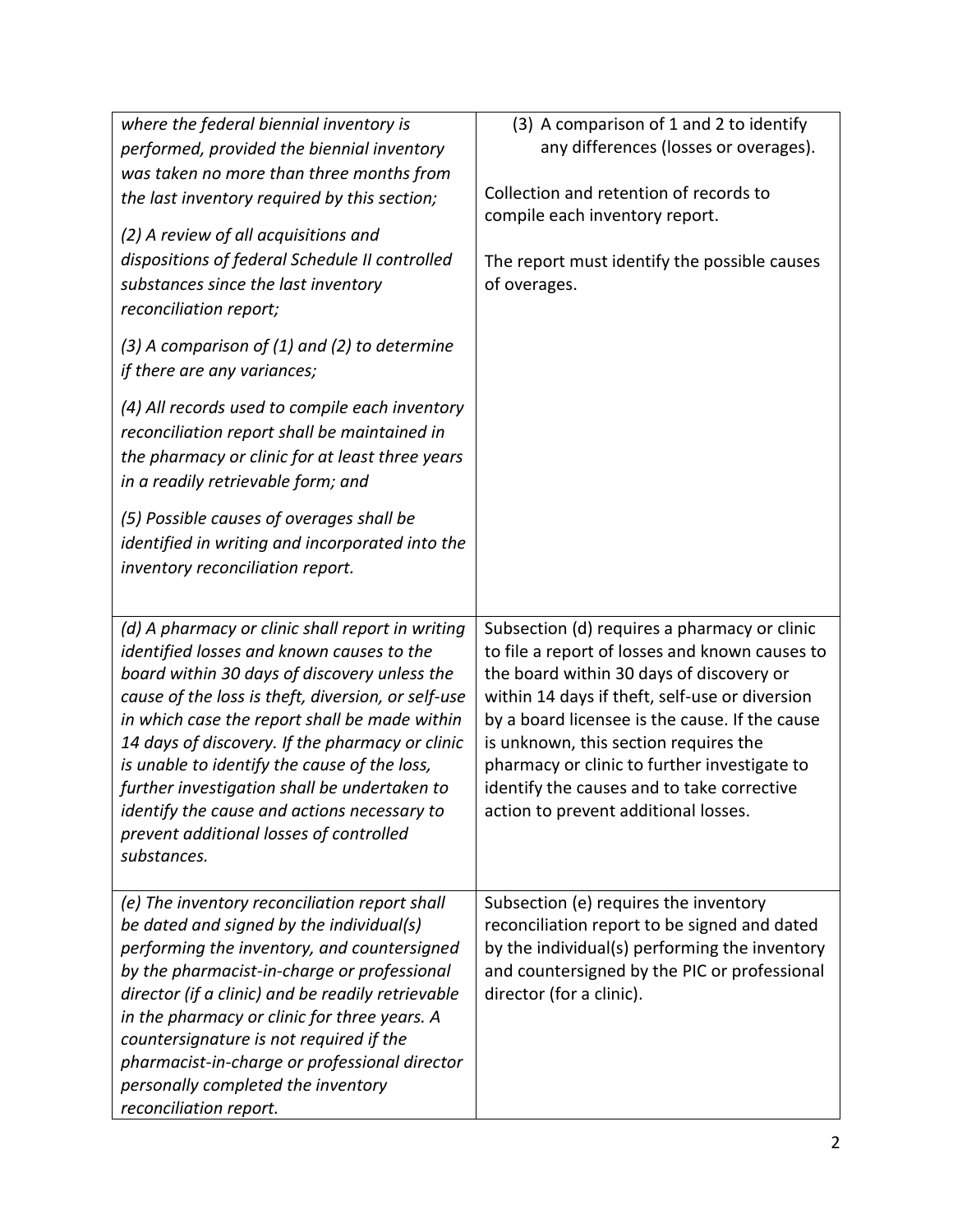| (f) A new pharmacist-in-charge of a<br>pharmacy shall complete an inventory<br>reconciliation report as identified in<br>subdivision (c) within 30 days of becoming<br>pharmacist-in-charge. Whenever possible an<br>outgoing pharmacist-in-charge should also<br>complete an inventory reconciliation report<br>as required in subdivision (c). | Subsection (f) requires a new PIC to complete<br>an inventory reconciliation report within 30<br>days of becoming PIC. Encourages the<br>outgoing PIC to do a reconciliation report<br>before leaving. |
|--------------------------------------------------------------------------------------------------------------------------------------------------------------------------------------------------------------------------------------------------------------------------------------------------------------------------------------------------|--------------------------------------------------------------------------------------------------------------------------------------------------------------------------------------------------------|
| (g) For inpatient hospital pharmacies, a                                                                                                                                                                                                                                                                                                         | Subsection (g) requires INPATIENT HOSPITAL                                                                                                                                                             |
| separate quarterly inventory reconciliation                                                                                                                                                                                                                                                                                                      | PHARMACIES to complete a separate                                                                                                                                                                      |
| report shall be required for federal Schedule II                                                                                                                                                                                                                                                                                                 | quarterly inventory reconciliation report for                                                                                                                                                          |
| controlled substances stored within the                                                                                                                                                                                                                                                                                                          | federal Schedule II drugs stored within the                                                                                                                                                            |
| pharmacy and for each pharmacy satellite                                                                                                                                                                                                                                                                                                         | pharmacy and for each of the pharmacy's                                                                                                                                                                |
| location.                                                                                                                                                                                                                                                                                                                                        | satellite locations.                                                                                                                                                                                   |
| (h) The pharmacist-in-charge of an inpatient                                                                                                                                                                                                                                                                                                     | Subsection (h) requires the PIC of any                                                                                                                                                                 |
| hospital pharmacy or of a pharmacy servicing                                                                                                                                                                                                                                                                                                     | pharmacy servicing an AUTOMATED DRUG                                                                                                                                                                   |
| onsite or offsite automated drug delivery                                                                                                                                                                                                                                                                                                        | DELIVERY SYSTEM (regardless of location) to:                                                                                                                                                           |
| systems shall ensure that:                                                                                                                                                                                                                                                                                                                       | (1) Ensure that all controlled substances                                                                                                                                                              |
| (1) All controlled substances added to an                                                                                                                                                                                                                                                                                                        | added to any automated drug                                                                                                                                                                            |
| automated drug delivery system are                                                                                                                                                                                                                                                                                                               | delivery system are accounted for.                                                                                                                                                                     |
| accounted for;                                                                                                                                                                                                                                                                                                                                   | (2) Ensure that access to any automated                                                                                                                                                                |
| (2) Access to automated drug delivery                                                                                                                                                                                                                                                                                                            | drug delivery system is limited to                                                                                                                                                                     |
| systems is limited to authorized facility                                                                                                                                                                                                                                                                                                        | authorized facility personnel only.                                                                                                                                                                    |
| personnel;                                                                                                                                                                                                                                                                                                                                       | (3) Ensure that any discrepancy or                                                                                                                                                                     |
| (3) An ongoing evaluation of discrepancies or                                                                                                                                                                                                                                                                                                    | unusual access to the controlled                                                                                                                                                                       |
| unusual access associated with controlled                                                                                                                                                                                                                                                                                                        | substances in the automated drug                                                                                                                                                                       |
| substances is performed; and                                                                                                                                                                                                                                                                                                                     | delivery system is evaluated.                                                                                                                                                                          |
| (4) Confirmed losses of controlled substances                                                                                                                                                                                                                                                                                                    | (4) Ensure that confirmed losses are                                                                                                                                                                   |
| are reported to the board.                                                                                                                                                                                                                                                                                                                       | reported to the board timely.                                                                                                                                                                          |

#### **FAQs about CCR section 1716.65**

#### **1. The regulation took effect April 1, 2018. Should I have performed my initial inventory beginning April 1, 2018?**

 reconciliation requirements over a short period of time, but not necessarily by April 1. An initial physical count of the Schedule II medications is the first step. No. The board expects pharmacies and clinics to transition to satisfy the inventory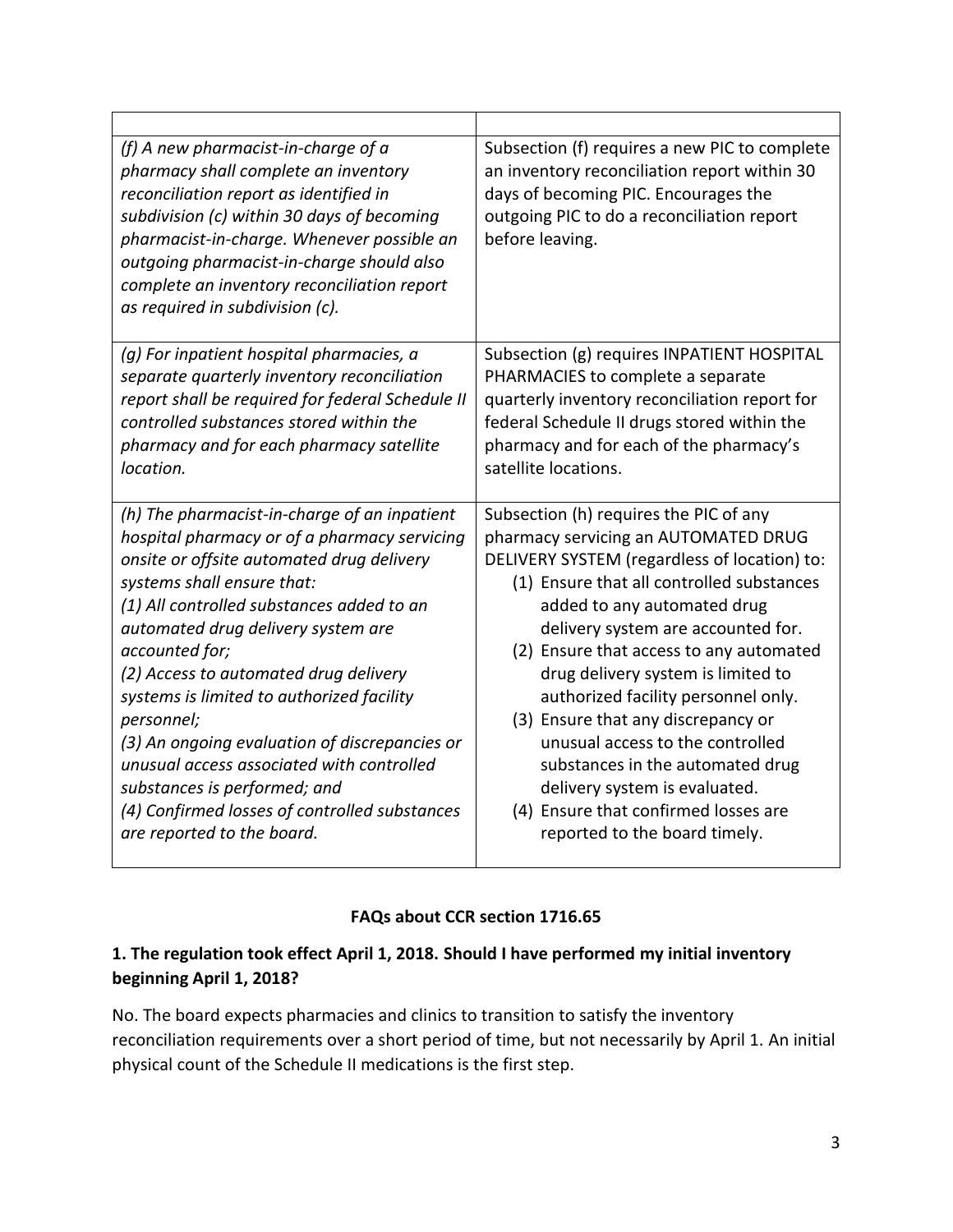# **2. Are there any drugs in addition to federal Schedule II controlled substances affected by the requirement to do a physical count and reconciliation each quarter?**

 No. The regulation requires a quarterly count and reconciliation of only federal Schedule II drugs. California and the federal government have separate controlled substances schedules, although there is much similarity between the two. Nevertheless, the board determined that the federal Schedule II drug list is more current and complete, and the federal list is the reference for reporting dispensing into the Controlled Substances Utilization Review and Evaluation System (CURES) in California. A pharmacy may on its own add additional drugs to its reconciliation program.

# **3. Can a pharmacy or clinic estimate (instead of physically counting) federal Schedule II medications for the quarterly inventory?**

 No. A physical count of every Schedule II medication is required for the quarterly inventory reconciliation report.

# **4. Subsection (a) of the regulation requires a pharmacy or clinic to "periodically" perform inventory and reconciliation functions for controlled substances. Does this mean every quarter I must count and reconcile all controlled substances?**

 No. However, periodically (and under federal law at least every two years) all controlled substances must be inventoried. The board encourages more frequent counting of controlled medications to identify and prevent losses of Schedule III, IV and V drugs. The regulation only specifies the frequency of reconciliation duties for federal Schedule II drugs; the appropriate frequency for all other controlled drugs should be determined by the standard of practice in the community under the circumstances of the pharmacy.

# **5. Does a perpetual inventory system satisfy the requirements of this regulation?**

 No. The use of a perpetual inventory system does not satisfy the regulation. The regulation requires both a physical count and reconciliation with all acquisitions and dispositions be performed every 90 days.

# **6. If I use a perpetual inventory, can I use the physical counts made for the perpetual inventory instead of physically counting the drugs specifically for the inventory reconciliation report?**

 It depends. The regulation requires a physical count of each Schedule II medication every quarter, which is then used as part of the inventory reconciliation analysis and report. If, for example, the pharmacy or clinic physically counts the specific drug stock each time a Schedule II drug is dispensed or acquired, that count might be used to fulfill the physical count required by the inventory reconciliation regulation, but the PIC or consultant will need additional data. For any drug where there were no dispositions or acquisitions during the quarterly reconciliation period (and therefore no physical count through the perpetual inventory system), a physical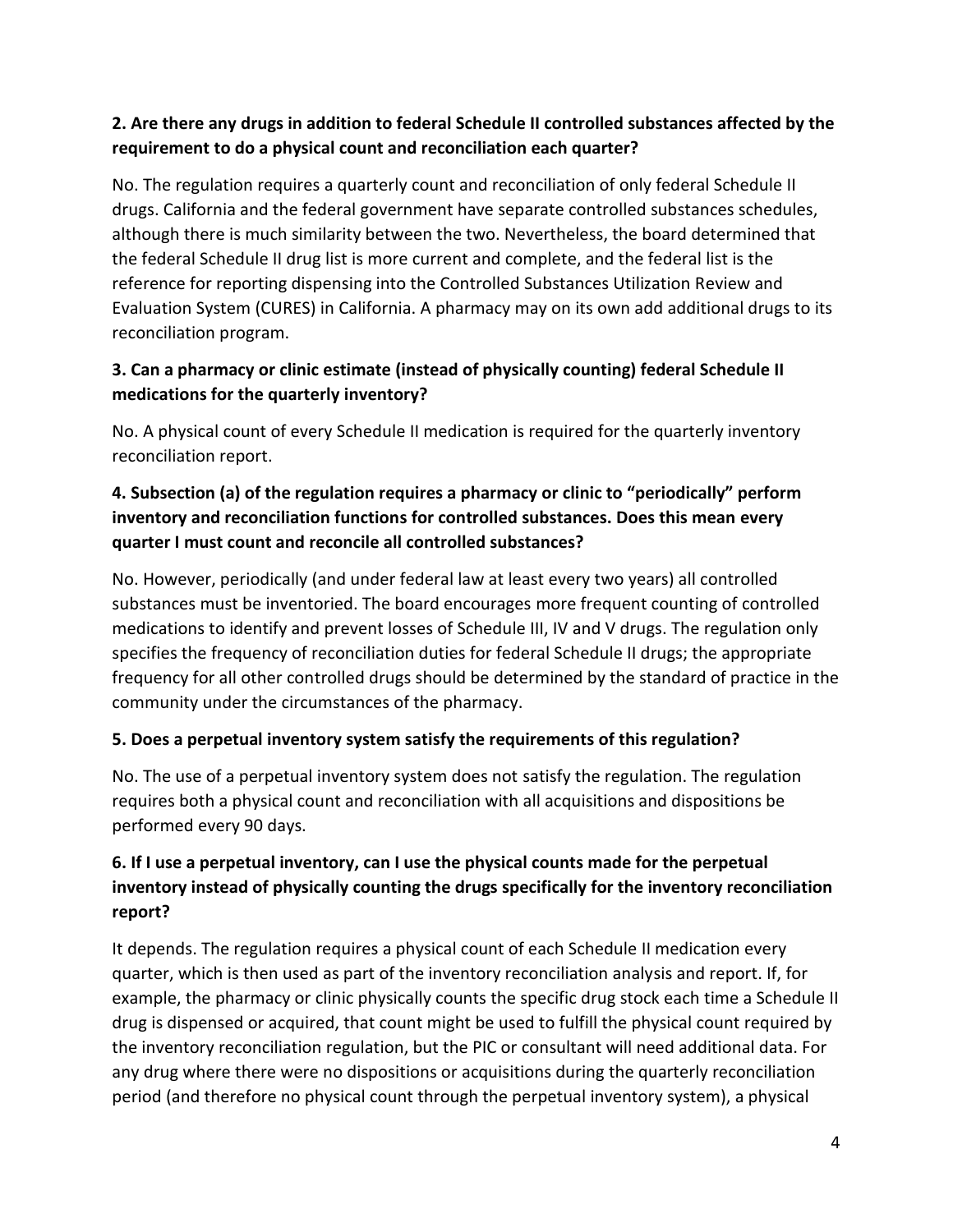count of the Schedule II drug must be made because each drug must be physically counted at least quarterly.

# **7. I have a recent physical count for each Schedule II drug. What do I compare that to? What do I do with that information?**

 For each medication, the PIC or consultant would start with the physical count of the medication from the last inventory reconciliation report and:

- 1. Add all acquisitions and subtract all dispositions that occurred during the reconciliation period (no greater than 90 days) to identify the amount of drug stock that should be on hand (expected drug stock).
- 2. Compare the expected drug stock to the actual physical inventory count.
- 3. If there is a difference, attempt to identify the source of overage or shortage. **NOTE:** If there is a discrepancy and the recent physical count is from a perpetual inventory system, the board urges the facility to initiate a supplementary physical count of the medication. Determine if the facility needs to take corrective action, including modify its policies and procedures, conduct an investigation, institute additional security or modify its practices.
- 4. Whether or not there is a discrepancy, the results must be recorded in your inventory reconciliation report.

# **8. Does an inpatient hospital pharmacy or a pharmacy servicing onsite or offsite emergency kits (e-kits) have to complete an inventory reconciliation report for the Schedule II controlled substances contained within the e-kits?**

 There is no specific reconciliation report for the kits themselves, although a pharmacy's replenishment of Schedule II drugs removed from the emergency kits would be part of a pharmacy's disposition of medication.

 **9. An inventory reconciliation report of all Schedule II drugs shall be compiled at least every three months and, in order to complete the report, the inventory must be compared with a review of drugs that entered and left the pharmacy since the previous inventory reconciliation. Since no reconciliation report exists before April 1, 2018, does that mean that the first inventory reconciliation report will not be due before July 1, 2018?** 

 To initiate the reconciliation process and establish a baseline for future inventory reconciliation reports, a physical count of all Schedule II medications must be undertaken. The board would generally expect a pharmacy to perform this count on or after April 1, 2018. To allow time to develop meaningful written policies and procedures for the inventory reconciliation process, the board recommends a pharmacy or clinic perform the inventory counts within the first 90 days after April 1 (i.e., July 1, 2018).

 Additionally, any new PIC on or after April 1, 2018, is required to prepare a report upon assuming the PIC position. Within the first three months after April 1, 2018, the board would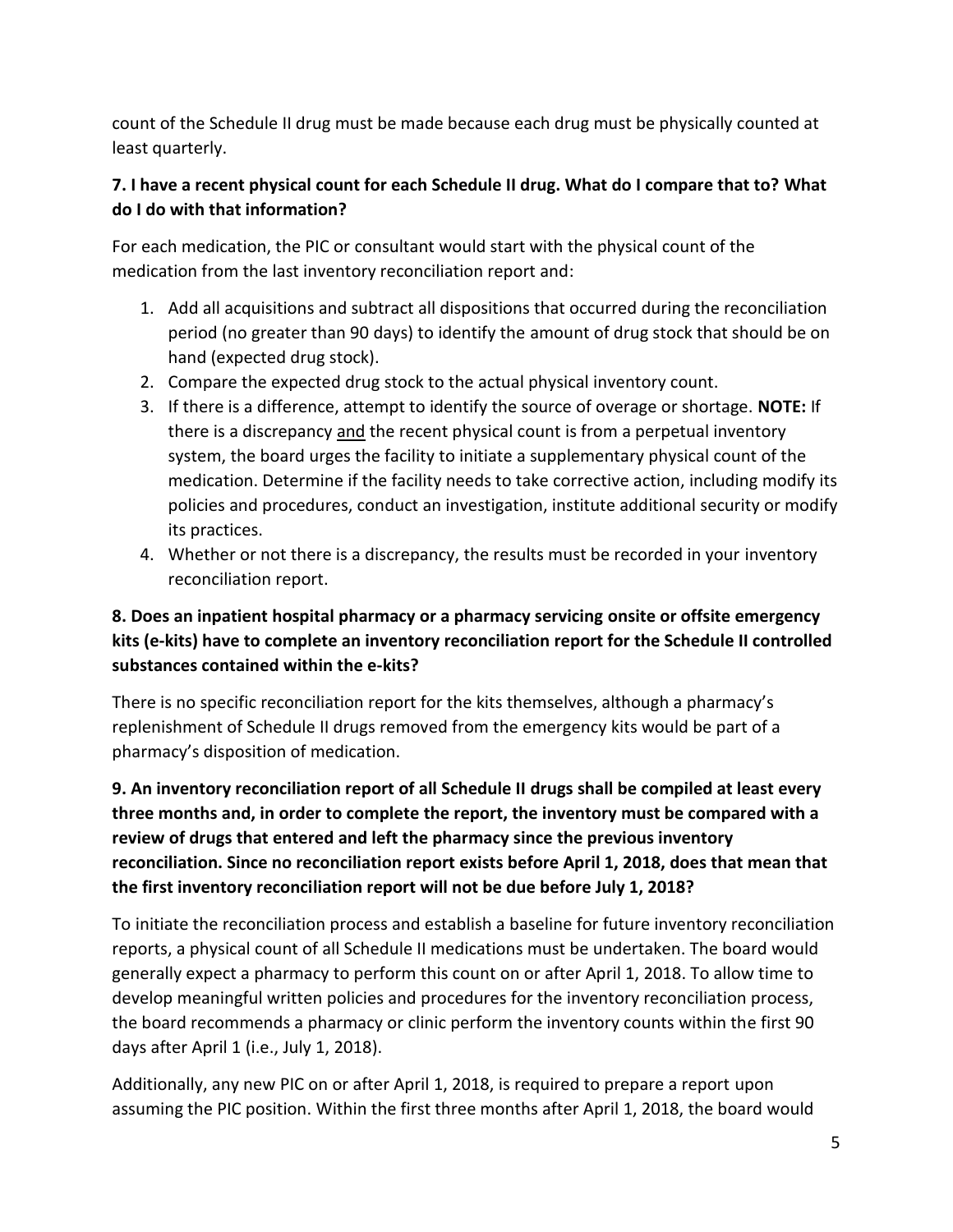expect the new PIC, within 30 days, to have performed an inventory count of all Schedule II medications consistent with the requirements to prepare an inventory reconciliation report.

 **10. An initial inventory does not appear to be required as part of this rule change. Since a reconciliation report cannot be compiled without an initial reference count, would it be appropriate for pharmacies or clinics to perform a physical count of all Schedule II drugs during the initial three-month period (after April 1), and then begin reconciliation processes after July 1st?** 

Yes. See the response to question 9.

# **11. A PIC must complete an inventory reconciliation report within 30 days of becoming pharmacist-in-charge. If there is a PIC change on April 1, 2018, how can the PIC create a reconciliation report, given there may not be a recent inventory or reconciliation report to refer to?**

 In this specific case, if prior data were unavailable because of the implementation date of the regulation, the board would expect the PIC to at least perform an inventory of all Schedule II medications consistent with the requirements to prepare the reconciliation report within 30 days (May 1, 2018).

# **12. Should the inventory reconciliation report encompass only significant losses, as defined by the DEA, or should the report encompass any discrepancy? If the former, doesn't a pharmacy's or clinic's filing of DEA Form 106 with the DEA already provide the requested information to the board if the board receives a copy of that report?**

California law requires that any loss of controlled substances be reported to the board within 30 days – and reported within 14 days where drug theft, self-use or diversion have been committed by a board licensee. These are existing requirements, predating the inventory reconciliation requirements. The reconciliation regulation restates the reporting of drug loss requirements for clarity. A DEA Form 106 may be used to make this report to the board. Also, a separate report is required to the DEA (on a Form 106) of any significant loss of a controlled substance.

# **13. Will the board create a new process for reporting Schedule II controlled substances drug losses? Is there a standard form or email address to submit this information?**

 The board will not create a new or additional process for reporting the loss of controlled substances. A DEA Form 106 or a written statement containing specified details of the loss is sufficient. Check the board's website on <u>how to report a drug theft or loss</u>.

## **14. If my pharmacy or clinic is unable to identify the cause of the loss, should we wait to report the loss to the board until the cause is determined?**

 No. Reporting is required for any loss of controlled substances within, at most, 30 days regardless if a cause of the loss was identified. Should a cause be identified later, an additional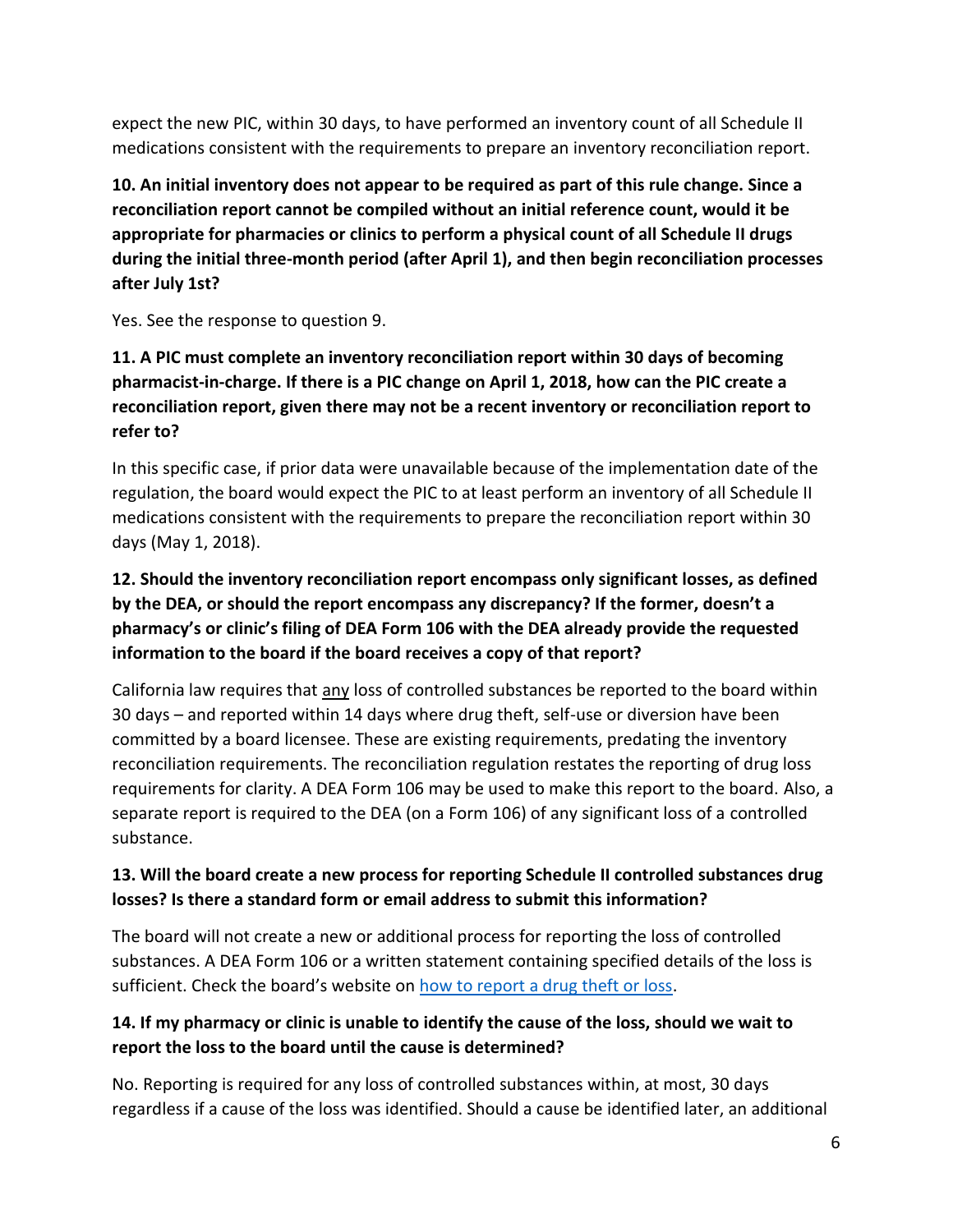report can be made to the board. If the cause is theft, diversion or self-use by a board licensee, the report must be made within 14 days.

 However, the regulation also directs that "further investigation shall be undertaken to identify the cause and actions necessary to prevent additional losses of controlled substance" where the source of a loss cannot be readily identified.

## **15. Does a pharmacy have to maintain actual paper documents of the records used to compile each inventory reconciliation report? Are electronic records acceptable?**

 All records used to compile each inventory reconciliation report shall be maintained in the pharmacy or clinic for at least three years in a readily retrievable form. Provided the records are readily retrievable, electronic records are acceptable.

#### **16. Can the inventory reconciliation report be completed by multiple persons?**

 Yes. All persons involved in performing the inventory must sign and date the report, which also must be countersigned by the PIC or professional director (if a clinic).

## **17. How do I physically count liquid Schedule II medications for the reconciliation report?**

 The board does not expect a count or measurement of every liquid you have as part of the quarterly reconciliation. Instead, the board recommends:

- **Where there is a unit of use container,** a pharmacist should accept the measurement printed on the container and include it in the physical count. However, if the unit of use container looks damaged or altered in some manner, treat the item as quarantined.
- • **Where multidose containers are used,** a pharmacist should subtract the amount dispensed from the measurement printed on the container. Subsequently, the pharmacist should document the remaining amount on the container itself. Example: A pharmacist dispensed 240ml from a 473ml stock bottle. The pharmacist would subtract 240ml from 473ml and document the difference of 233ml on the stock bottle. The remaining amount of 233ml would be used as the physical count for the reconciliation report.

## **18. Can unlicensed personnel (e.g., clerks) perform the inventory necessary to complete the inventory reconciliation report?**

 As identified in CCR section 1793.2, the counting of pharmaceuticals is considered a "nondiscretionary task" – a duty a pharmacy technician may perform. Accordingly, unlicensed personnel cannot complete the inventory function.

#### **19. How does a reconciliation report help detect drug diversion?**

 A reconciliation report aids in the identification of controlled substance inventory discrepancies. Pharmacies can respond to inventory shortages or overages by initiating a close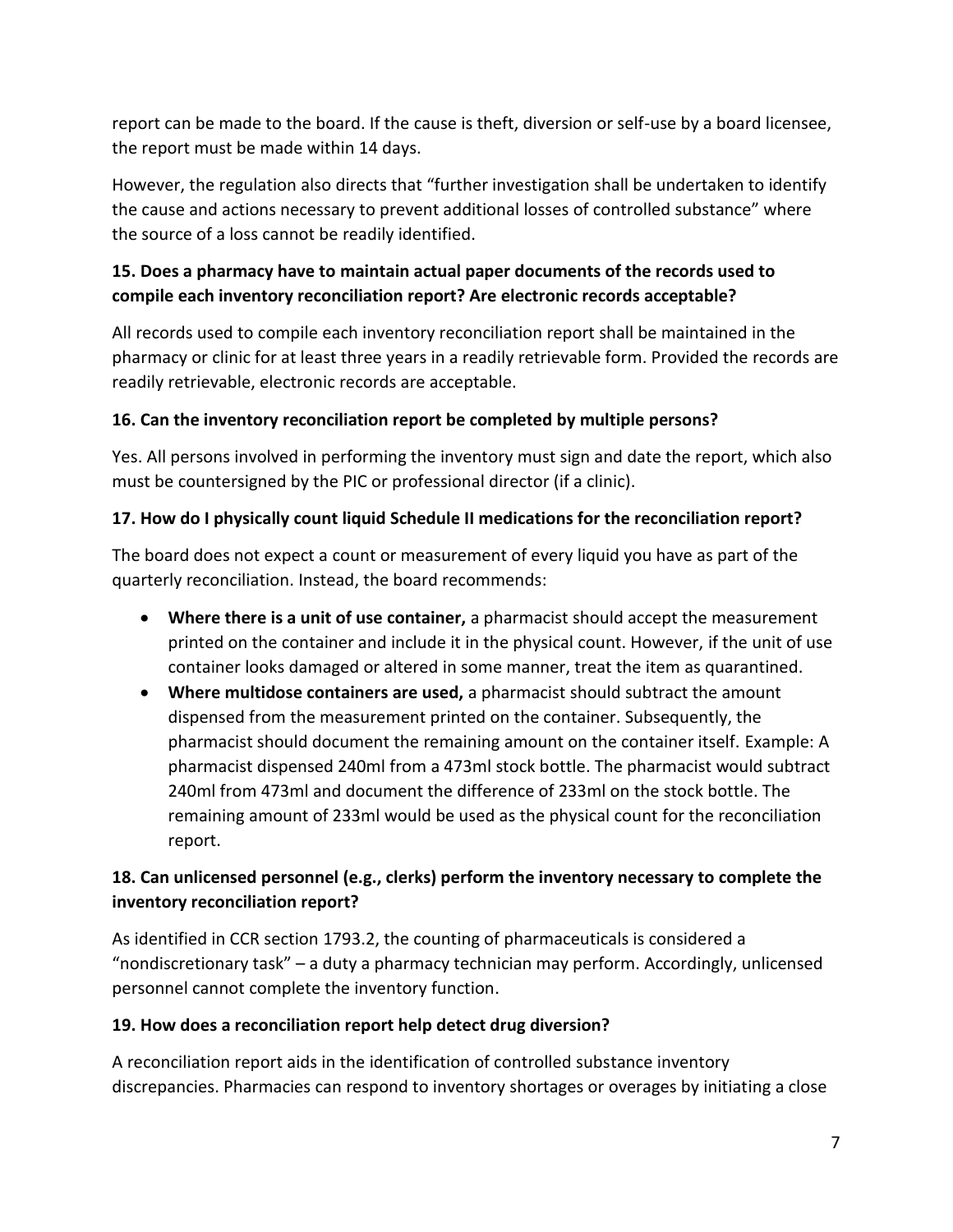review, which may aid in detection of drug diversion. Recording of an inventory alone lacks review and analysis of acquisition and disposition information.

#### **20. Wouldn't a perpetual inventory identify diversion?**

 A perpetual inventory is a beneficial tool and may aid in identification of drug diversion. However, a perpetual inventory with no discrepancies is not evidence of a lack of diversion. A perpetual inventory may only account for known drug acquisitions and dispositions. If acquisition invoices are destroyed or fraudulent prescriptions are processed and later deleted, a perpetual inventory may show no discrepancies. Further, all categories of drug acquisition and disposition may not be entered into a perpetual inventory.

# **21. The computer already counts acquisitions and dispositions of Schedule II controlled substances for the perpetual inventory. Is the count in the computer sufficient for the reconciliation report?**

 No. Electronic records can be used to aid in calculation of total acquisition and disposition information for the reconciliation report, but this information must be used in conjunction with an initial physical count and a final physical count to complete the requirement of CCR 1715.65. Any electronic records used should be reviewed for unauthorized manipulation and evaluated against other available records for consistency. Other records may include hard copy drug acquisition invoices, purchase orders, signatures for dangerous drug deliveries, drug acquisition summaries from wholesalers, reverse distribution documents, return to wholesaler for credit documents, drug destruction documents and/or hard copy prescription documents.

# **22. In an inpatient pharmacy, would "disposition" of Schedule II drugs refer to drugs that are 1) supplied into an ADDS (Pyxis, Omnicell, etc.) or as floor stock; or 2) dispensed to the patient?**

 In an inpatient pharmacy, disposition would refer to medications dispensed directly to the patient. Please see additional requirements for inpatient hospital pharmacies found in 1715.65(g)-(h).

## **23. Does the regulation require a reconciliation of all controlled substances or only Schedule II controlled substances?**

As referenced in 1715.65(c), the compilation of a **quarterly** inventory reconciliation report is required only for all federal Schedule II controlled substances**.** However, as referenced in 1715.65(a), every pharmacy, and every clinic licensed under sections 4180 or 4190 of the Business and Professions Code, still must perform periodic inventory and inventory reconciliation functions to detect and prevent the loss of controlled substances. Additionally, other sections of pharmacy law (BPC 4081 and CCR 1718) require a pharmacy to have complete accountability of all dangerous drugs handled by every licensee.